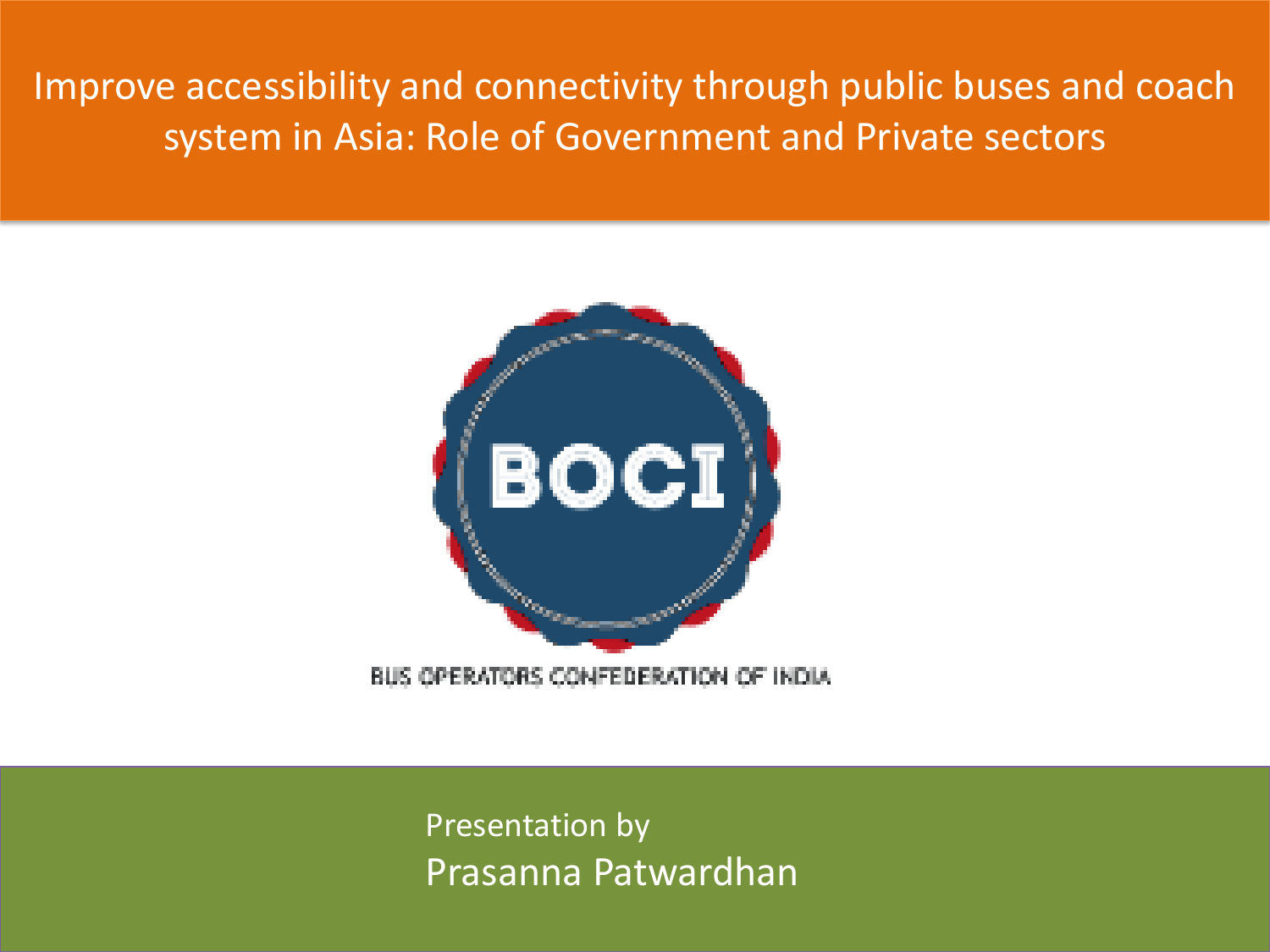



- Central Planning & Regulating Authority
- Citywide Multimodal Network Planning
- Development of physical infrastructure
- Single Technology Platform
- Availability of service Information on single platform
- Single Ticket  $-$  Fare integration

Only Buses can connect all modes of transport – Railways , Airways & Waterways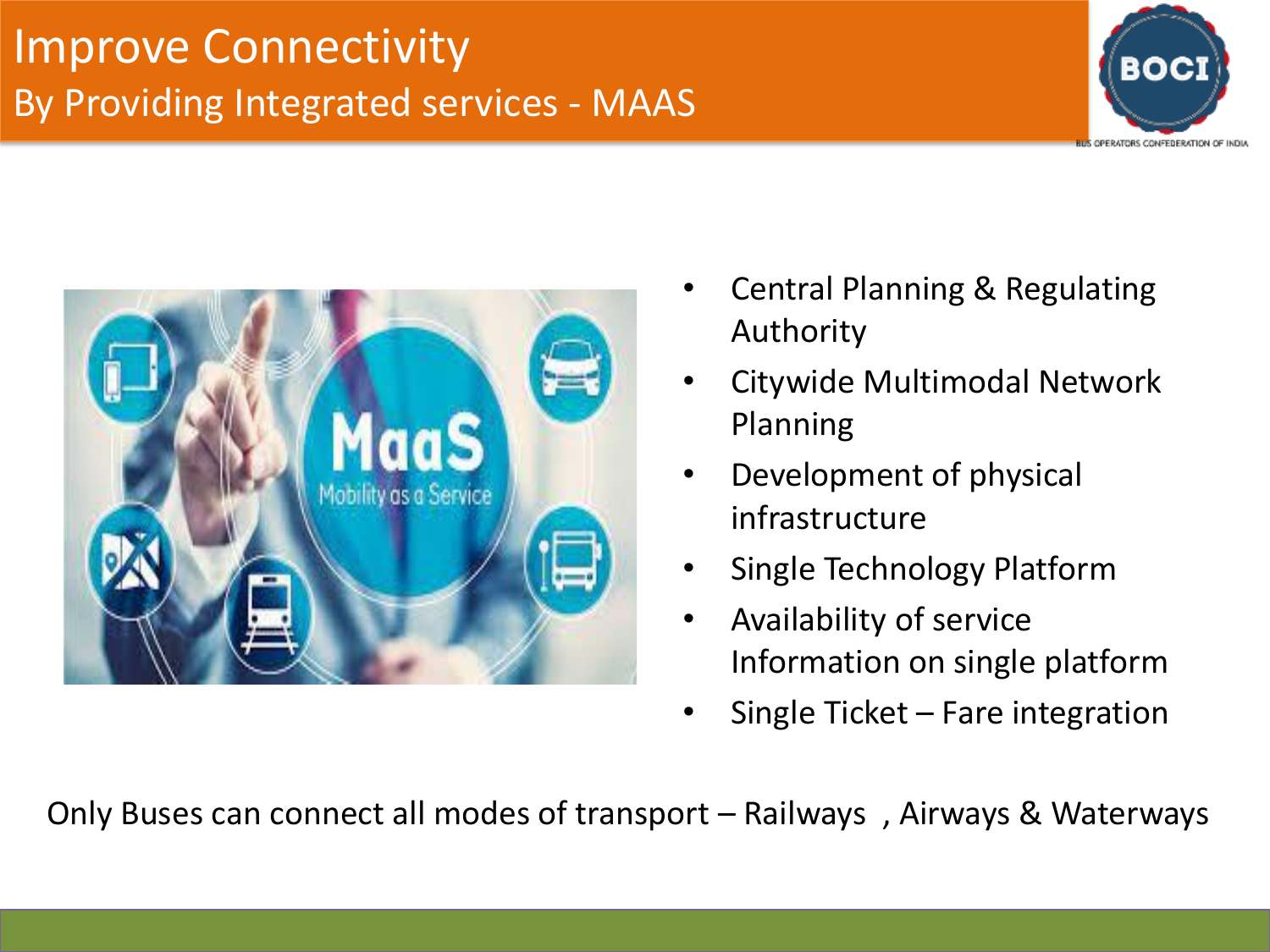## Develop People friendly access to Integrated Transport Network





- Better Pedestrian Infrastructure along with dedicated Non Motorized pathways.
- Define role of Para Transit in last mile connectivity.
- Supported by Integrated Network of City bus & Mass Transit services
	- **BRTS**
	- Rail systems
- ③ Water ways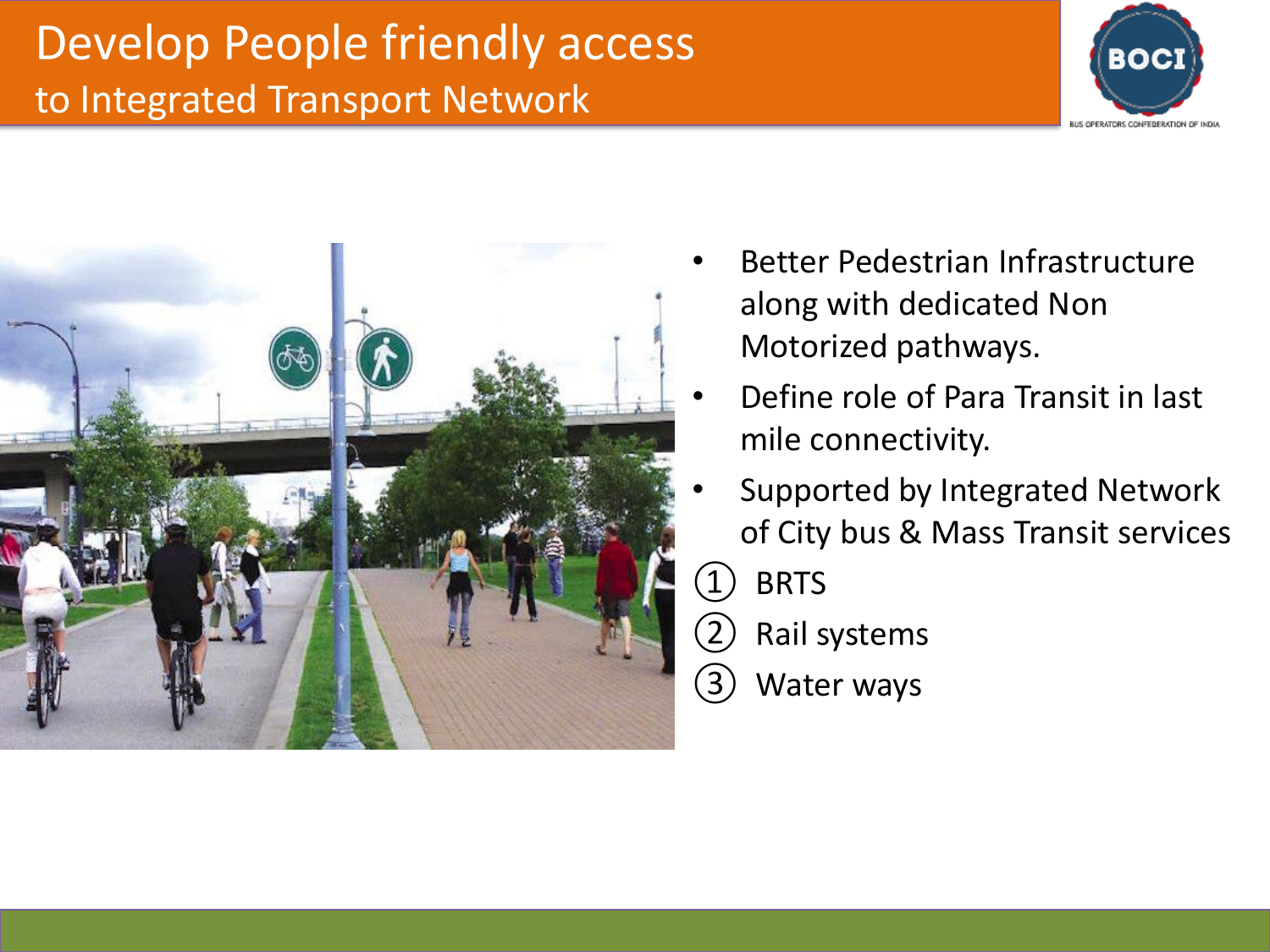# Give priority to People Mobility while giving access





Define Priority – Pedestrian first, then NMT, then Public Transport and last Personal vehicles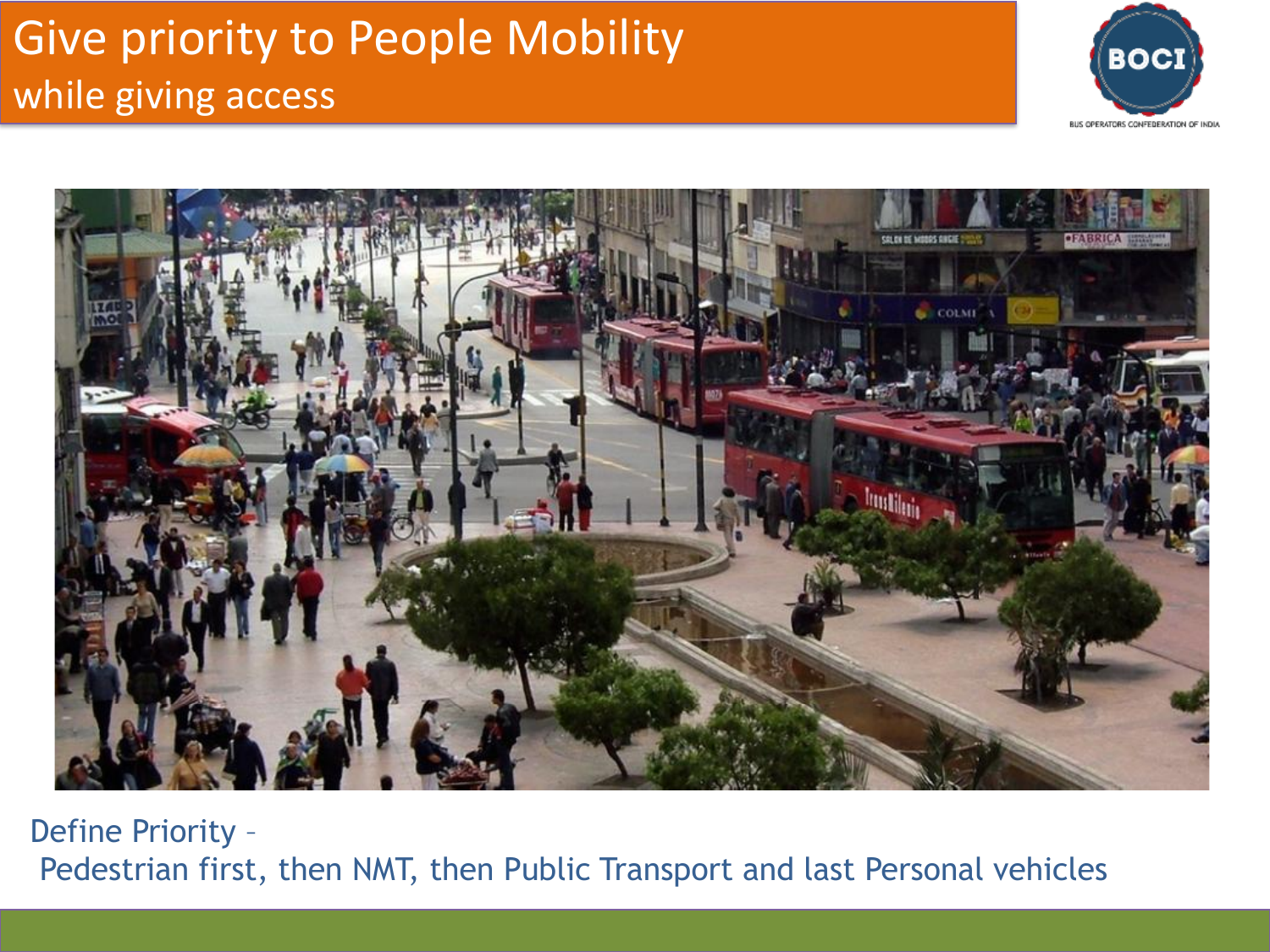

| Problem                                         | <b>Solution</b>                                                                                    | <b>Result</b>                                                                                           |  |
|-------------------------------------------------|----------------------------------------------------------------------------------------------------|---------------------------------------------------------------------------------------------------------|--|
| Absence of door to door<br>Network of services. | State / Area wise Planning &<br>Monitoring Authority I                                             | Integrated Services and better coordination<br>amongst various operators                                |  |
| Poor passenger Amenities                        | To develop Modern Multimodal<br>Terminals & Bus Stations connected<br>by pedestrian & NMT network. | Infrastructural Integration will ensure better<br>connectivity resulting to high passenger<br>ridership |  |
| Inadequate depot &<br>parking places            | Reserve lands at Strategically located<br>places for depots with modern<br>amenities               | Will improve asset utilisation & life, reduce<br>cost of operation & improve quality of services        |  |
| Heavy taxation by State<br>Governments          | To make it tax free                                                                                | Free flow across states for coaches &<br>Economical fares for urban services                            |  |
| Uncertain fare revisions                        | Formula based auto fare Revision                                                                   | Improvement in quality of service &<br>Sustainability of the system                                     |  |
| High cost of funding                            | Priority/Infrastructure Status                                                                     | Tax benefitts, Priority lending, Various avenues<br>to raise finance.                                   |  |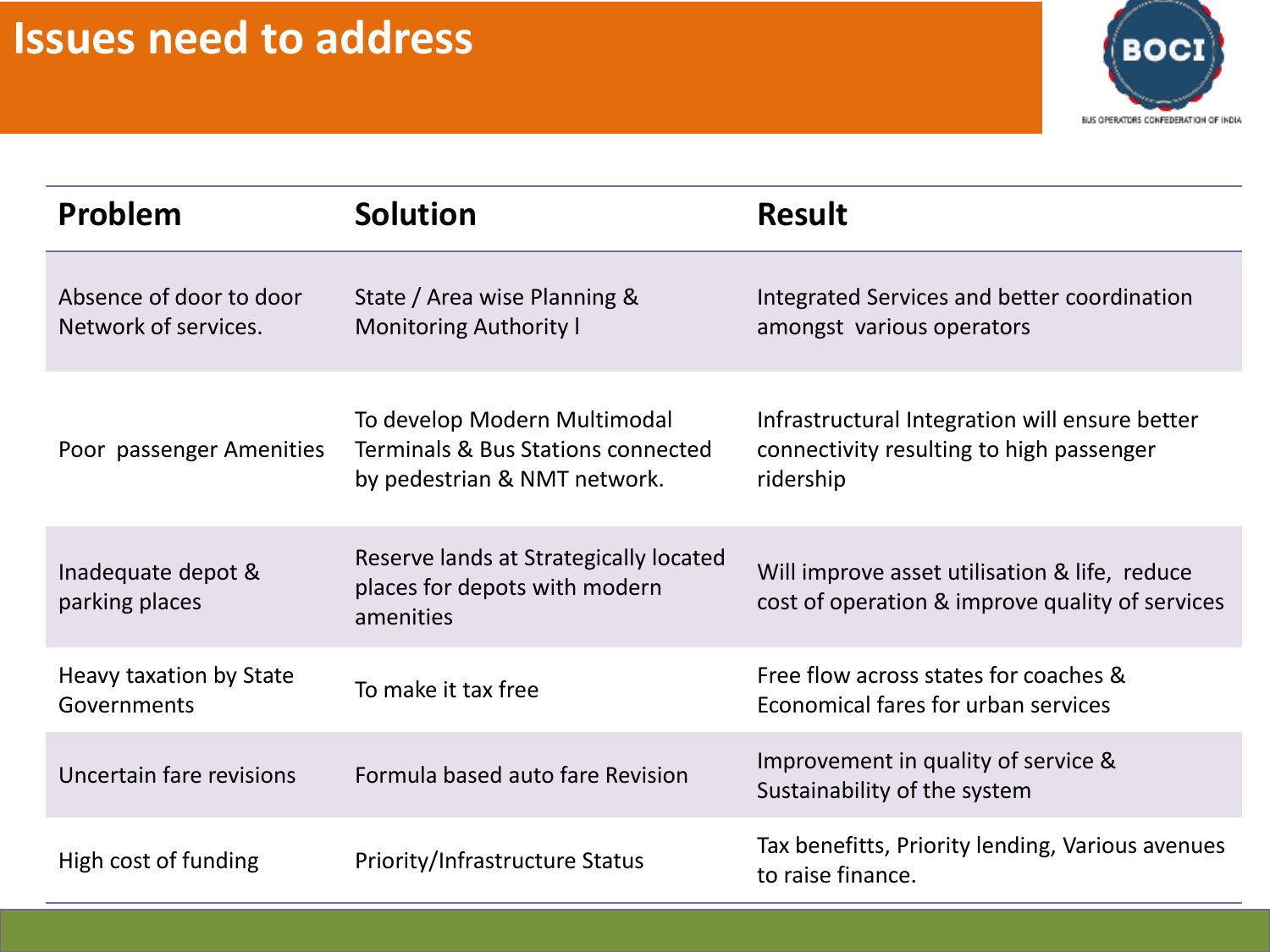### We must change strategy to compete with Personal vehicles



BUS OPERATORS CONFEDERATION OF INDIA

|                               | Car              | <b>Bus Toady</b> | <b>Future</b> |
|-------------------------------|------------------|------------------|---------------|
| Comfort                       |                  | $\bm{x}$         | ?             |
| Privacy                       |                  | $\bm{X}$         | ?             |
| <b>Last Mile Connectivity</b> |                  | $\bm{X}$         |               |
| Convenience                   |                  | $\bm{X}$         |               |
| Time utilization              |                  | $\bm{X}$         |               |
| Reliability                   |                  | X                |               |
| Safety                        |                  | $\bm{X}$         |               |
| Cost                          | $\boldsymbol{X}$ |                  |               |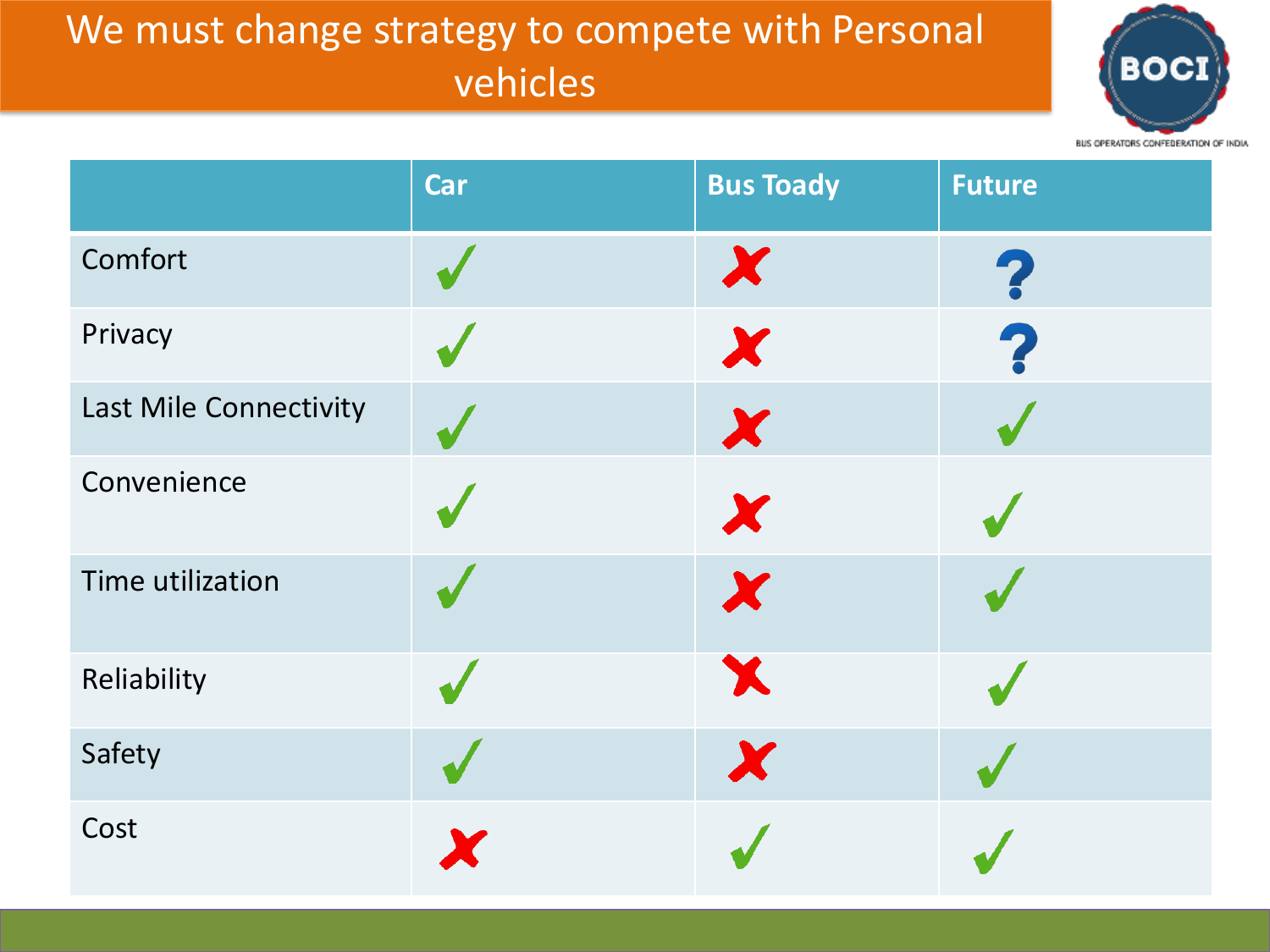

BUS OPERATORS CONFEDERATION OF INDIA

| United we<br><b>Operator</b><br>win!        | <b>Public</b><br><b>Operators</b> | <b>Private</b><br><b>Operators</b> | <b>Public Private</b><br><b>Partnership</b> |
|---------------------------------------------|-----------------------------------|------------------------------------|---------------------------------------------|
| Infrastructure                              |                                   | X                                  |                                             |
| <b>Trained experienced Managerial Staff</b> |                                   | $\boldsymbol{X}$                   |                                             |
| <b>Established Systems and Procedures</b>   |                                   | X                                  |                                             |
| Adaptation to new technology                | X                                 |                                    |                                             |
| <b>Responsiveness to Passenger demand</b>   | $\boldsymbol{\chi}$               |                                    |                                             |
| <b>Flexibility and Fast decision making</b> | X                                 |                                    |                                             |
| Cost effective in operations                | $\boldsymbol{X}$                  |                                    |                                             |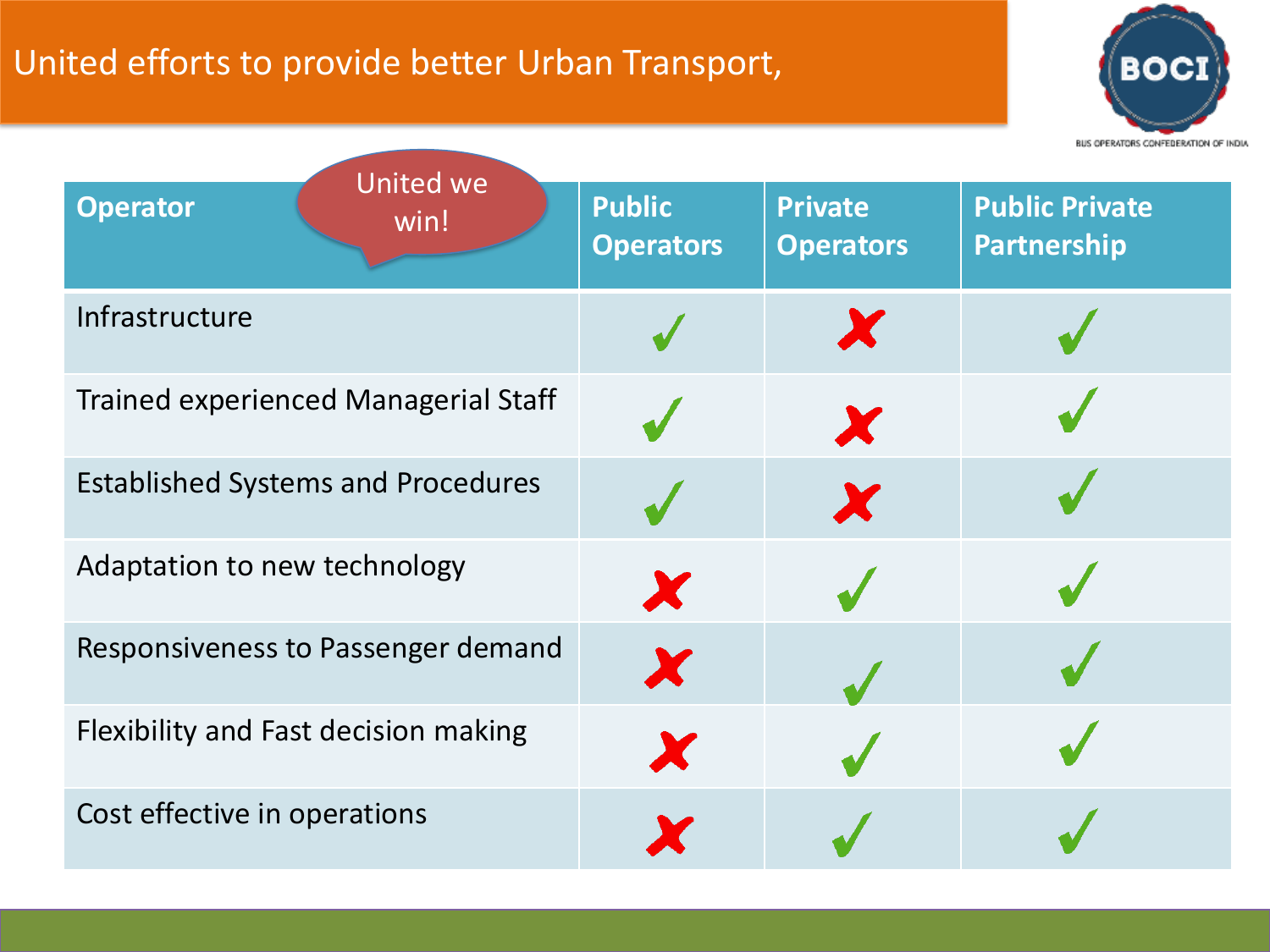### Responsibility of each stake holder



#### **By Government**

•Define Strategy & Make people friendly Public Transport Policy.

•Align Regulation and City Development rules to facilitate movement of people.

•Establish Planning & Regulating authority

•Invest in Infrastructure to move people than moving vehicles.

•Plan integrated Public Transport network •Provide funding for sustainable Public

Transport.

•Facilitate establishing R&D ,Training & Skill development centers

#### **By Operator**

•Rationalize routes, plan schedule, manage frequency as per customers requirement.

- Modernize bus depots & Upgrade maintenance systems
- Adopt advance technology for efficient & effective **Operations**
- •Train staff, run incentive schemes and motivational programs.
- Introduce attractive passenger schemes to attract more commuters.
- •Work towards road safety program.

•Improve image of Public Transport by providing safe, economical, efficient, convenient and attractive Public transport systems.

### Provide end to end better experience to Public Transport bus users.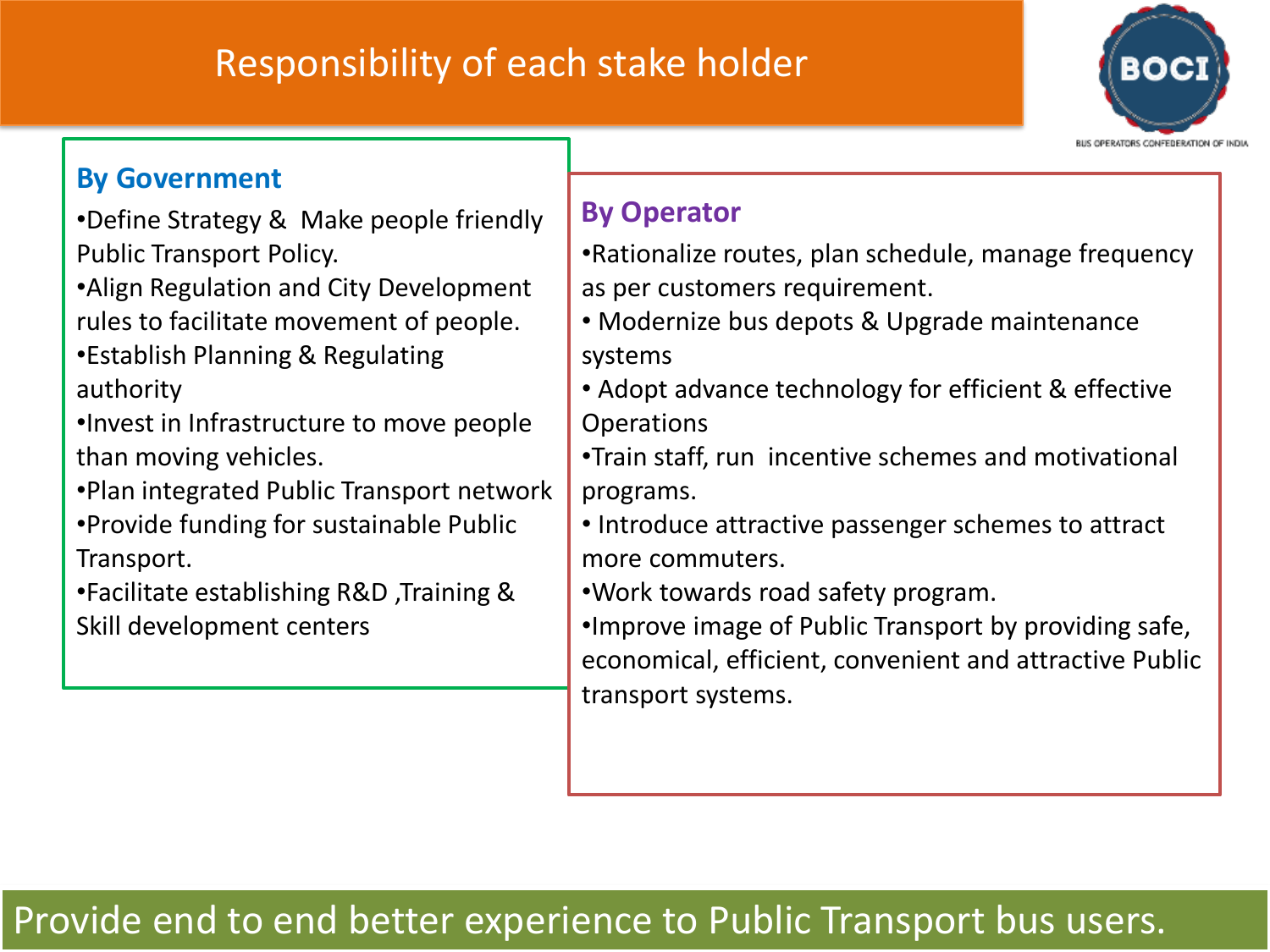